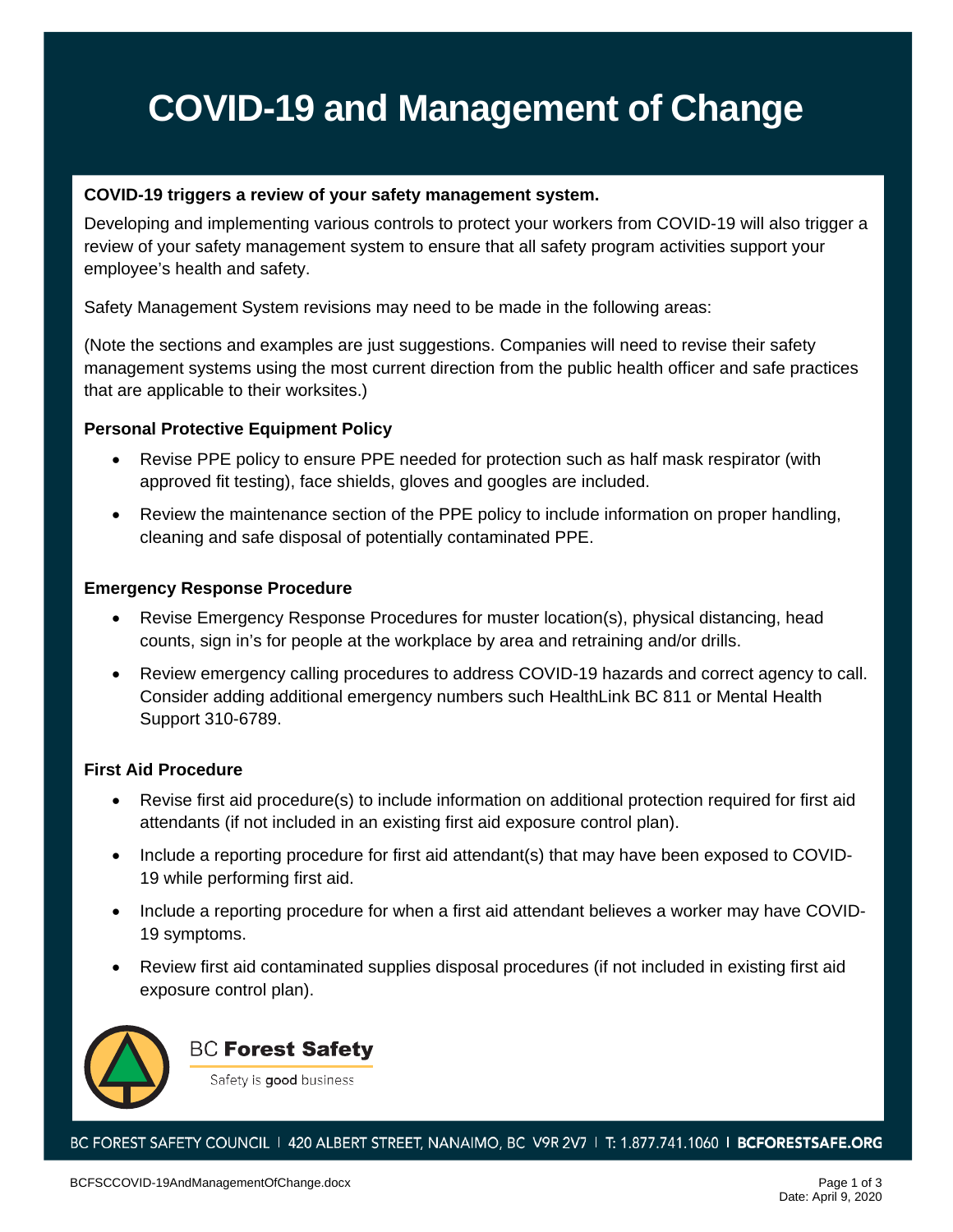## **COVID-19 and Management of Change**

#### **Safe Work Procedures**

• Review all safe work procedures to identify any tasks or procedures that require workers to work within 2 metres or 6 feet of each other and use hierarchy of controls to mitigate exposure.

#### **Incident Investigation Procedure**

• Review investigation interviewing process to include safe procedures on how to conduct interviews and maintain required physical distancing.

#### **Site Inspections**

• Revise site inspections to include inspecting all hygiene facilities (hand washing & hand sanitizing) located in the workplace and availability of cleaning and disinfectant supplies.

#### **Equipment/Pre-Use Inspections**

- Review equipment pre-use inspection process for cleaning and sanitizing equipment before use.
- Consider adding a pre-use inspection process for common tools and shop equipment that includes pre-use cleaning and sanitizing.

#### **On-the-Job Training**

- Review training procedures to ensure that worker and trainer have adequate protection if near each other or ensure required physical distancing is practiced.
- Have there been any changes in the job positions? Training requirements for workers switching jobs? How will the employer retrain returning workers?

#### **Worker Assessments**

- Revise worker assessment process to ensure that physical distancing is maintained during the assessment.
- Add to assessment process workers focused on the task.
- Has there been a change is supervision? Do new supervisors get appropriate training in COVID-19 hazards and mitigation? Should there be more supervision during these times? How is the supervision conducted to ensure the supervisors safety?



**BC Forest Safety** 

Safety is good business

BC FOREST SAFETY COUNCIL | 420 ALBERT STREET, NANAIMO, BC V9R 2V7 | T: 1.877.741.1060 | BCFORESTSAFE.ORG